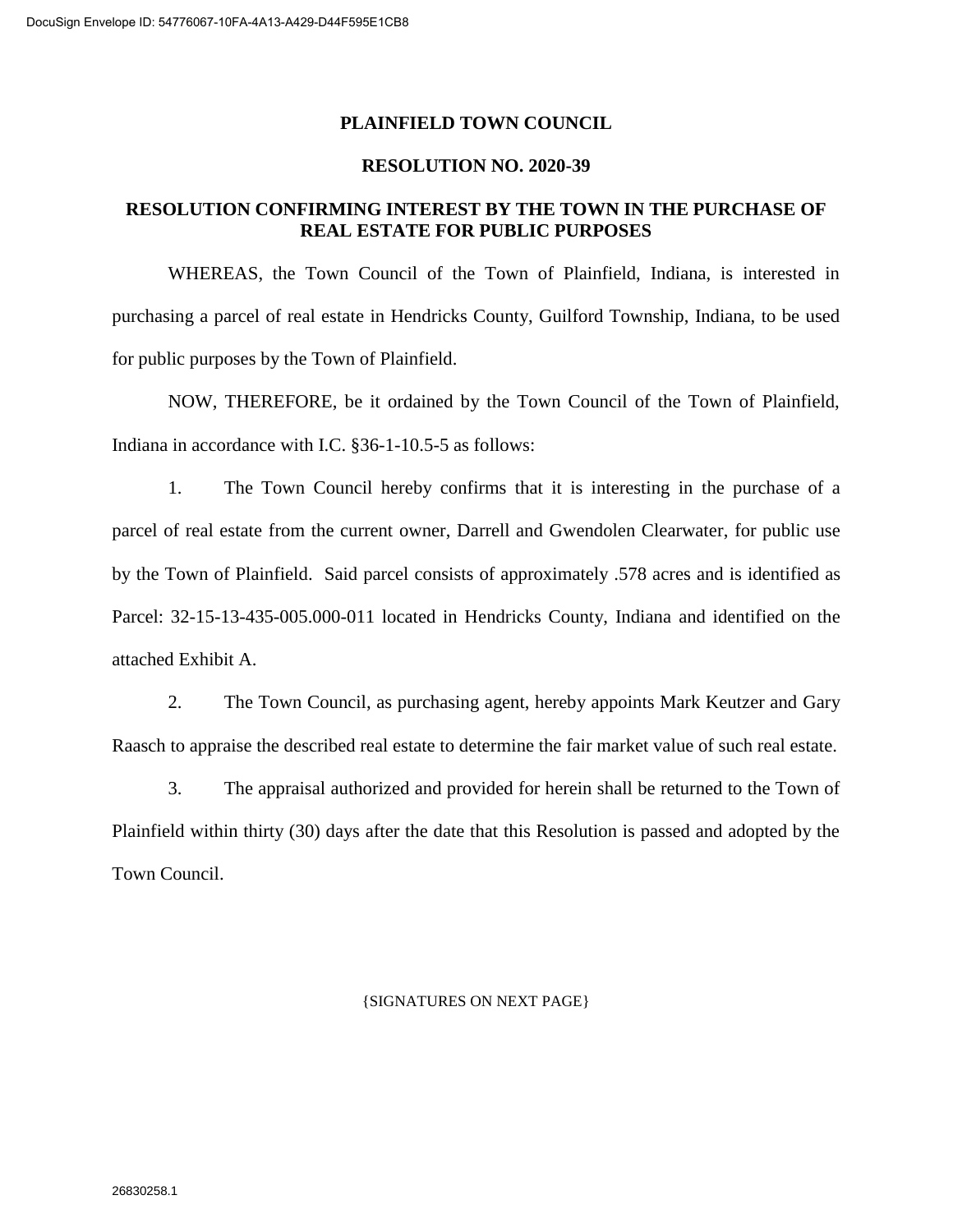ADOPTED by the Town Council of the Town of Plainfield, Indiana, this 14th day of September,

2020.

## TOWN COUNCIL, TOWN OF PLAINFIELD HENDRICKS COUNTY, INDIANA

| DocuSigned by:                                                        |
|-----------------------------------------------------------------------|
| Robin G. Brandgard                                                    |
| -0995BF6F9B57437<br>Robin G. Brandgard, President<br>-DocuSigned by:  |
| Bill Kirchoff                                                         |
| -78C608CAFF9B48C.<br>Bill Kirchoff, Vice-President<br>-DocuSigned by: |
| tent Mephail                                                          |
| -6ABFDF470D254D9<br>Kent McPhail<br>DocuSigned by:                    |
| Van Bridget                                                           |
| Dan Bridget<br>-DocuSigned by:                                        |
| lance angle                                                           |
| -32E36D005E374BD<br>ance K. Angle                                     |

Attested by:

DocuSigned by:

Mark J. Todisco

Mark J. Todisco, Clerk-Treasurer Town of Plainfield